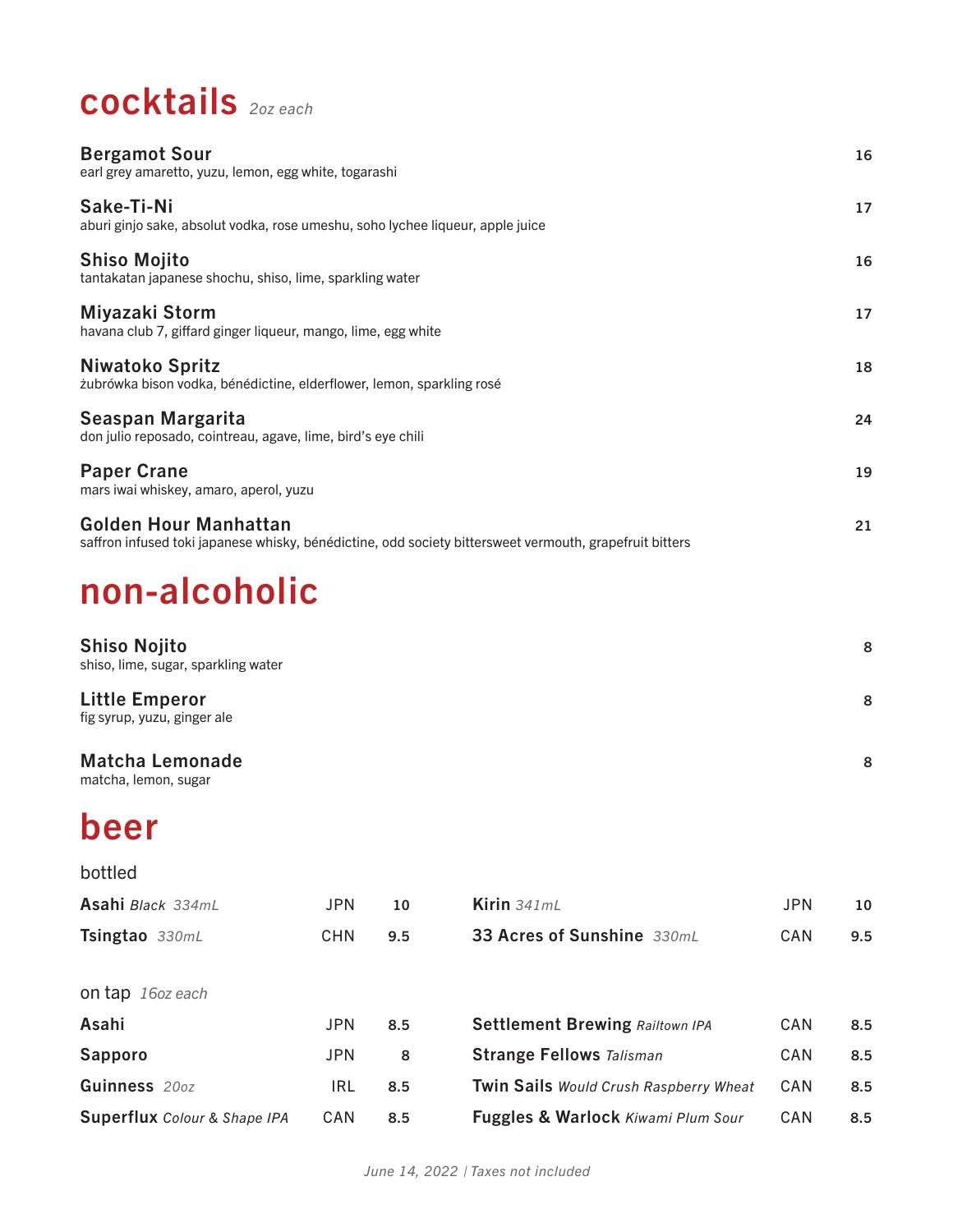## sake

flights *a selection of three hand-picked by our sake specialist 2oz each*

| <b>Sake</b><br><b>Premium Sake</b>                                                |     |               | 25<br>35  |
|-----------------------------------------------------------------------------------|-----|---------------|-----------|
| daiginjo                                                                          |     |               |           |
| The brewers ultimate craft with a minimum of 50% polish                           | 4oz | $\frac{1}{2}$ | btl       |
| Gold Omachi (Junmai) silky smooth with lush melon tones                           | 24  | 94            | 139/720mL |
| Dassai "45" (Junmai) fresh, vibrant and balanced                                  | 21  | 84            | 130/720mL |
| Dewazakura Yukimegami "48" (Junmai) fruity, silky, umami notes                    |     |               | 105/720mL |
| Tomio Yamadanishiki fruity, refined and delicate                                  |     |               | 142/720mL |
| Dassai "39" (Junmai) fragrant and delightfully smooth                             |     |               | 75/300mL  |
| Dassai "23" (Junmai) beautiful, light and clean                                   |     |               | 110/300mL |
| Kozaemon Daiginjo (Junmai) great richness and depth                               |     |               | 175/720mL |
| Daishichi Minowamon (Junmai) kimoto, underlying umami and richness                |     |               | 210/720mL |
| ginjo                                                                             |     |               |           |
| With a minimum of 40% polish, great aromatics and a dynamic range of flavours     |     |               |           |
| Aburi Ginjo light and clean with soft vanilla tones                               | 12  | 45            |           |
| *our exclusive label by Yoshi No Gawa                                             |     |               |           |
| Gokujo aromatic with floral and orange flavours                                   | 17  | 68            | 105/720mL |
| Yamagata Masamune (Junmai) rich, crisp                                            | 19  | 76            | 120/720mL |
| Nightingale's Garden "60" (Junmai) notes of sage, soft melon                      |     |               | 88/720mL  |
| Gassan Izumo (Junmai) silky, notes of strawberry and pineapple                    |     |               | 102/720mL |
| Tenzan Shichida (Junmai) muroka, balanced umami and acidity                       |     |               | 96/720mL  |
| Toko (Junmai) Genshu undiluted, loads of umami, long finish                       |     |               | 104/720mL |
| junmai                                                                            |     |               |           |
|                                                                                   |     |               |           |
| No added alcohol gives this style a nice full flavour; no minimum polish required |     |               |           |
| Gassan Houjun Karakuchi melon and grapefruit, rich but dry finish                 |     |               | 94/720mL  |
| Kozaemon #6 richer tones of chocolate and azuki red bean                          | 12  | 46            | 155/1.8L  |
| Tengumai Umajun nice acidity with umami mouth feel                                | 14  | 54            | 170/1.8L  |
| honjozo                                                                           |     |               |           |
| A minimum 30% polish with a little brewer's alcohol added to lighten the flavour  |     |               |           |
| Toji no Banshaku soft, smooth and dry                                             | 12  | 46            | 155/1.8L  |
|                                                                                   |     |               |           |
| iroiro                                                                            |     |               |           |
| A selection of misfit sakes                                                       |     |               |           |
| Okunomatsu Sparkling light and frothy, vanilla notes                              | 18  |               | 45/290mL  |
| Dassai Nigori nigori - lighter "cloudy" style                                     | 18  |               | 50/300mL  |
| Dassai Sparkling sparkling - bubbly, elegant                                      |     |               | 59/360mL  |
| Taiheizan Kimoto kimoto - traditional fermentation                                |     |               | 75/720mL  |

Tama no Hikari Yamahai yamahai - traditional fermentation and and a state of the state and a state and a state state and state and state and state and state and state and state and state and state and state and state and s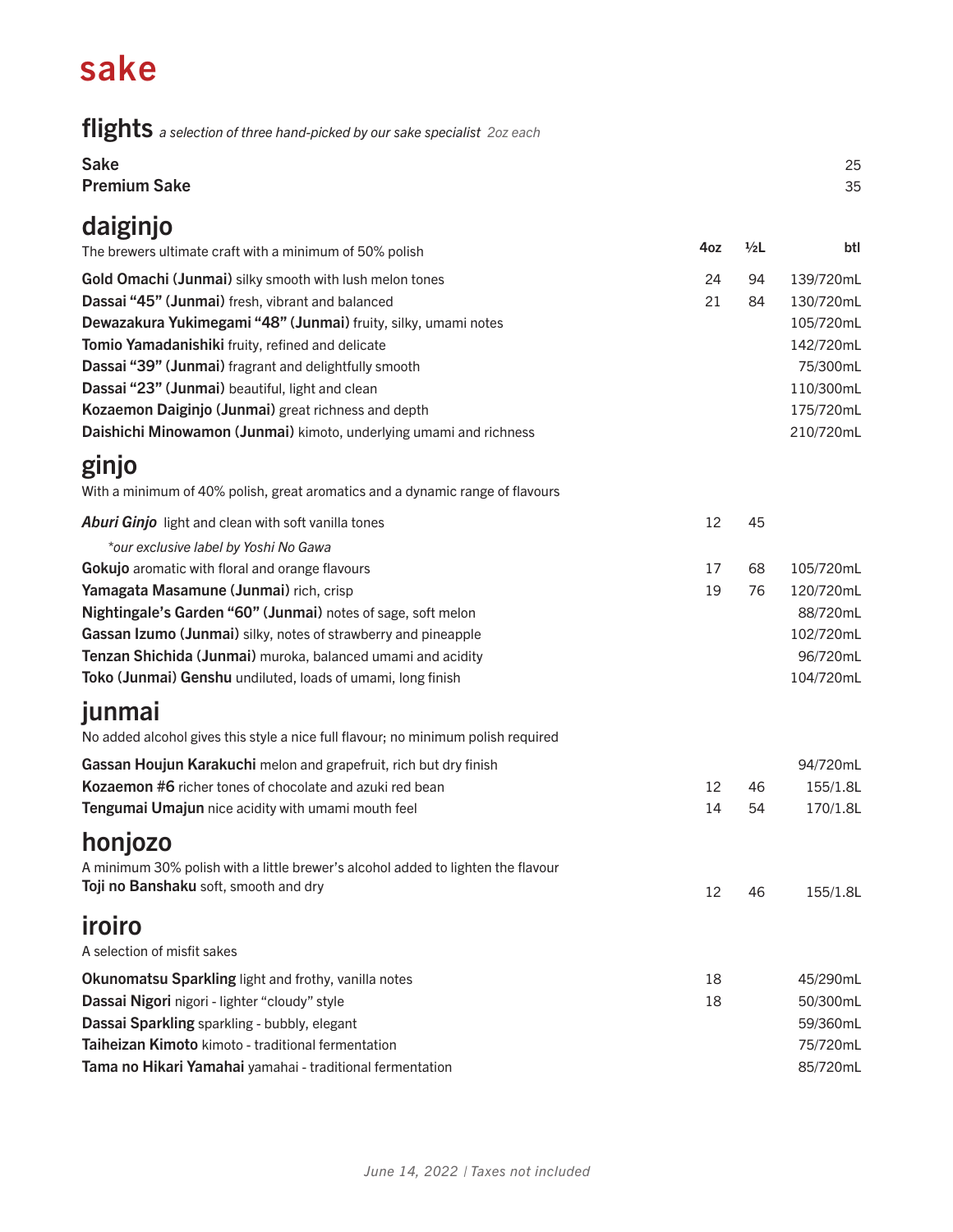### wine

| sparkling wine |                                             | 50 <sub>Z</sub> | 9oz | btl |     |
|----------------|---------------------------------------------|-----------------|-----|-----|-----|
| <b>NV</b>      | Cave de Lugny Crémant de Bourgogne Rosé     | Burgundy, FRA   | 16  |     | 75  |
| 2020           | Fattoria Sardi Pét Nat Rosé                 | Tuscany, ITA    |     |     | 70  |
| 2019           | <b>Fitzpatrick Fitz Crémant Pinot Blanc</b> | Okanagan, CAN   |     |     | 75  |
| <b>NV</b>      | <b>Veuve Clicquot Yellow Label</b>          | Champagne, FRA  |     |     | 195 |

### white

| 2020 | <b>Max Mann Riesling</b>                            | Mosel, GER                | 13 | 21 | 54  |
|------|-----------------------------------------------------|---------------------------|----|----|-----|
| 2020 | Di Lenardo Pinot Grigio                             | Friuli-Venezia Giula, ITA | 14 | 23 | 62  |
| 2021 | <b>Riverlore</b> Sauvignon Blanc                    | Marlborough, NZL          | 14 | 23 | 60  |
| 2019 | <b>Unsworth Allegro</b>                             | Vancouver Island, CAN     | 15 | 25 | 64  |
| 2020 | <b>Nichol Pinot Gris</b>                            | Okanagan, CAN             | 13 | 22 | 58  |
| 2020 | <b>Hillside Viognier</b>                            | Okanagan, CAN             | 16 | 27 | 71  |
| 2018 | <b>Haywire</b> Secrest Mountain Chardonnay          | Okanagan, CAN             | 13 | 22 | 60  |
| 2020 | La Crema Chardonnay                                 | Monterey, USA             | 18 | 30 | 76  |
| 2020 | <b>Fitzpatrick</b> The Lookout Riesling             | Okanagan, CAN             |    |    | 64  |
| 2020 | Bodega Garzón Albariño                              | Garzón, URG               |    |    | 70  |
| 2019 | <b>SIAH</b> Treixadura - Godella - Albariño         | Ribeiro, ESP              |    |    | 96  |
| 2020 | <b>Project B Sauvignon Blanc</b>                    | Okanagan, CAN             |    |    | 67  |
| 2018 | Kettle Valley Sémillion - Sauvignon Blanc           | Okanagan, CAN             |    |    | 70  |
| 2020 | <b>Hubert Brochard Sancerre</b>                     | Sancerre, FRA             |    |    | 112 |
| 2019 | <b>Champalou Vouvray</b>                            | Loire Valley, FRA         |    |    | 79  |
| 2018 | <b>Phantom Creek Pinot Gris</b>                     | Okanagan, CAN             |    |    | 75  |
| 2016 | Jean-Luc Colombo Les Abeilles Clairette - Roussanne | Côtes du Rhône, FRA       |    |    | 68  |
| 2018 | <b>Diatom</b> Bar-M Chardonnay                      | Santa Barbara County, USA |    |    | 98  |
| 2017 | <b>Macintyre Astra Chardonnay</b>                   | Okanagan, CAN             |    |    | 102 |
| 2017 | <b>Checkmate Attack Chardonnay</b>                  | Okanagan, CAN             |    |    | 190 |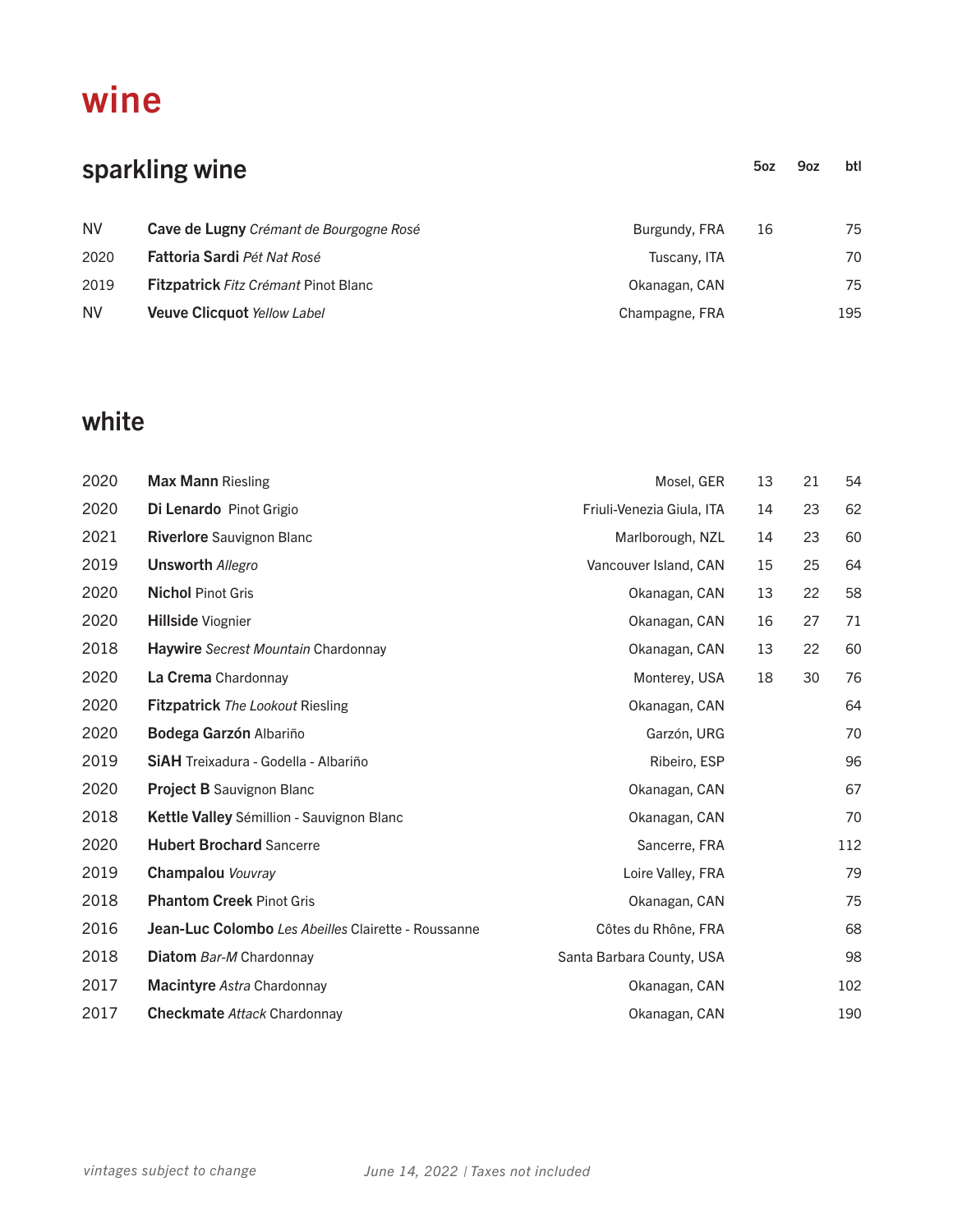# wine

| rosé |                                        |                           | 50 <sub>Z</sub> | 9oz | btl |
|------|----------------------------------------|---------------------------|-----------------|-----|-----|
| 2020 | <b>Lorgeril</b> L'Orangeraie Rosé      | Languedoc-Roussillon, FRA | 13              | 21  | 56  |
| 2021 | <b>Cedar Creek Pinot Noir</b>          | Okanagan, CAN             | 15              | 25  | 64  |
| 2020 | Le Chant des Sirènes Gris de Sauvignon | Entre-Deux-Mers, FRA      |                 |     | 62  |
| 2020 | <b>Fattoria Sardi</b> 10 Primavere     | Tuscany, ITA              |                 |     | 70  |
|      |                                        |                           |                 |     |     |

### red

| 2019 | <b>50th Parallel Pinot Noir</b>                           | Okanagan, CAN         | 15 | 25 | 65  |
|------|-----------------------------------------------------------|-----------------------|----|----|-----|
| 2019 | Spearhead Cuvée Pinot Noir                                | Okanagan, CAN         | 22 | 36 | 95  |
| 2017 | <b>Narrative Cabernet Franc</b>                           | Okanagan, CAN         | 16 | 26 | 68  |
| 2019 | <b>Bersano</b> Chianti                                    | Tuscany, ITA          | 14 | 23 | 62  |
| 2019 | <b>Aquinas Cabernet Sauvignon</b>                         | California, USA       | 18 | 30 | 75  |
| 2018 | <b>Hillside Syrah</b>                                     | Okanagan, CAN         | 17 | 28 | 73  |
| 2019 | <b>Foxtrot</b> The Waltz Pinor Noir                       | Okanagan, CAN         |    |    | 115 |
| 2017 | <b>Felton Road Calvert Pinot Noir</b>                     | Central Otago, NZL    |    |    | 240 |
| 2019 | <b>Fattoria La Vialla</b> Casa Conforto Chianti Superiore | Tuscany, ITA          |    |    | 90  |
| 2016 | <b>Piccini</b> Brunello di Montalcino                     | Tuscany, ITA          |    |    | 118 |
| 2017 | Yangarra GSM                                              | McLaren Vale, AUS     |    |    | 98  |
| 2019 | <b>Ridge Vineyards</b> Three Valleys Zinfandel            | Sonoma County, USA    |    |    | 112 |
| 2017 | <b>Bodegas Olarra</b> Cerro Añon Reserva                  | Rioja, ESP            |    |    | 68  |
| 2016 | Rocche Costamagna Barolo                                  | Piedmont, ITA         |    |    | 115 |
| 2019 | <b>Substance Cabernet Sauvignon</b>                       | Columbia Valley, USA  |    |    | 89  |
| 2016 | <b>Stonestreet</b> Cabernet Sauvignon                     | Alexander Valley, USA |    |    | 148 |
| 2016 | Mt. Brave Mount Veeder Cabernet Sauvignon                 | Napa, USA             |    |    | 315 |
| 2013 | Trefethen HaLo                                            | Napa Valley, USA      |    |    | 550 |
| 2020 | Domaine de la Bégude Cadet de la Bégude                   | Provence, FRA         |    |    | 83  |

### umeshu & fruit sake

|                                                             | 1oz | 2 <sub>oz</sub> | btl      |
|-------------------------------------------------------------|-----|-----------------|----------|
| <b>Obaachan's Yuzu refreshing citrus notes</b>              | 6   | 10              | 38/300mL |
| Sakagura UmeShu nigori-style with a fresh acidity           | 6   | 10              | 40/300mL |
| Tea UmeShu darjeeling tea infused                           | 6   | 10              | 38/300mL |
| Naminooto Kabosu Sake kabosu infused, sweet, tart, & mellow |     | 9               |          |
| Amabuki Kyoto Matcha Yuzu junmai, tart, & refreshing        |     | 9               |          |